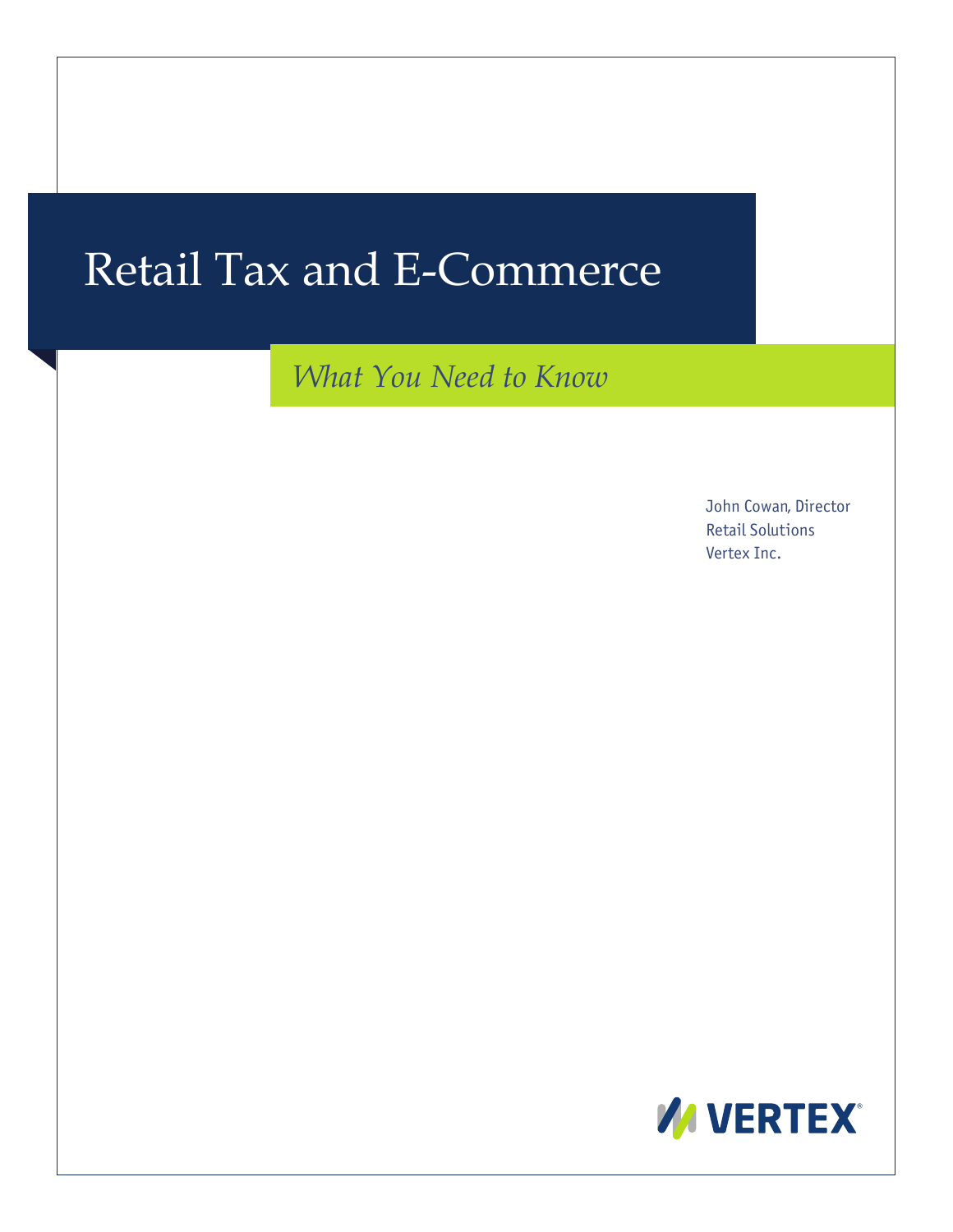One of the unique requirements of the American system is that businesses are expected to collect almost all of the taxes required by federal, state, and local governments. For example, property tax is collected by banks, income tax is collected by employers, and sales tax is collected by businesses. And it's an awful lot of burden.

For many U.S. retailers, collecting sales tax is about to get more complex. Despite the well-established precedent of physical presence required for tax collection (based on two Supreme Court cases: the 1967 Bellas Hess case and the 1992 Quill decision) – cash-strapped states are pursuing, some quite aggressively, sales tax based on internet transactions where there is *no physical presence* in an effort to replace a revenue stream that was tangible when retail was primarily a brick and mortar market.

# **Online and Mobile Sales Continue to Grow**

The amount of revenue available via sales tax collection has become so significant because online and mobile sales have continued to gain traction, even while the larger economy has struggled.

Recent studies on consumer shopping trends and habits show:

- "Online retail sales reached a record \$43.4 billion," in the fourth quarter of 2010, "an increase of 11 percent versus a year ago," according to comScore, a leader in measuring the digital world.
- In 2011, "Cyber Monday reached \$1.25 billion in online spending, up 22 percent versus year ago, representing the heaviest online spending day in history and the second day on record to surpass the billion-dollar threshold," according to comScore.
- Black Friday, considered one of the most significant brick and mortar retail days of the year, "saw \$816 million in online sales," in 2011, "making it the heaviest online spending day to date in 2011 and representing a 26-percent increase versus Black Friday 2010."
- In 2011, "roughly half of all smartphone owners use their devices while shopping in bricks-and-mortar

stores, a 21 percentage point increase from a year ago," according to a study by marketing consultants WSL/ Strategic Retail.

- comScore has reported that, "the number of people visiting an online retail site from a mobile device increased 90 percent from March 2010 to March 2011."
- Some 12 percent of internet users say they buy groceries online, according to comScore. A trend that has long been thought to lack traction with consumers.

State, county and municipal governments are looking at these same statistics and reach a logical conclusion: more sales are moving to the internet and mobile devices, representing the potential to have a significant impact the traditional tax revenue base. As these same governments face difficult financial challenges and look for much needed revenue to fund programs, they also seeking new ways to track and collect tax on these sales.

The groundbreaking growth in internet and mobile retail sales, combined with the need for governments to track and collect associated sales taxes, has led to the introduction of federal legislation to address online sales tax collection. As Boston Globe reporter Michael Farrell explains in a January 2012 story:

"*On the heels of a record holiday season for Internet sales, congressional lawmakers are expected to take up two bills early next year to force Web retailers to begin collecting state sales taxes, essentially overturning a 1992 Supreme Court ruling that protects Internet megastores…from having to charge tax in states where they aren't physically located.*"

# **Keeping Up with a Moving Target**

What does all of this mean to you? Without a doubt, major changes to internet tax laws are heading your way. The states and the businesses in the U.S. have spent nearly 70 years trying to define physical presence as the general requirement for collecting sales tax. Now – to capture revenue from internet sales, legislatures have to find new ways to define business presence requiring sales tax collection – *nexus*. To capture these revenues, they are attempting to redefine the rules. Besides the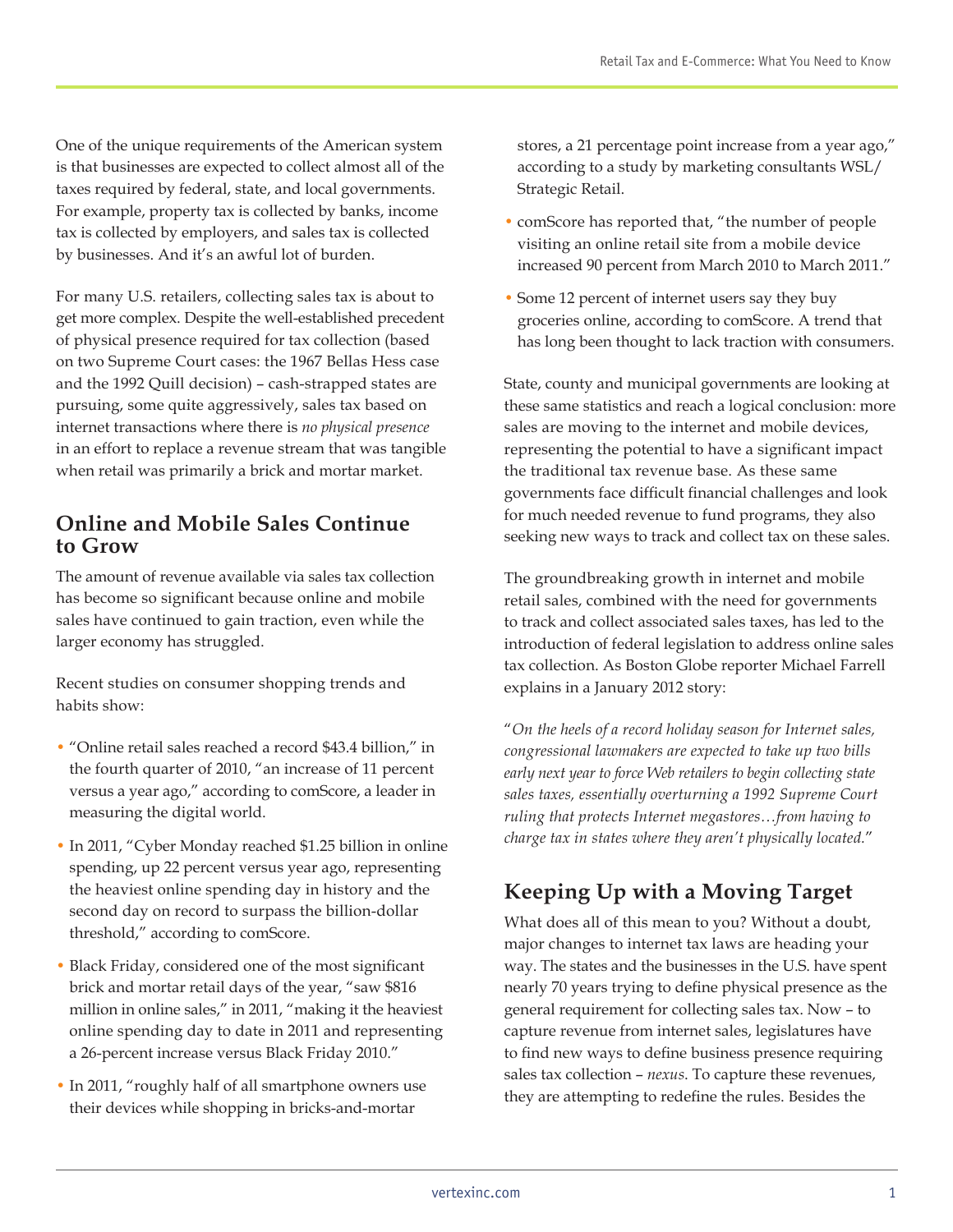Congressional legislation discussed earlier, other examples include:

- New legislation targets using the volume of business, gross sales into their state, to determine taxability; so that even if you don't have physical presence, if you sell over a certain amount, you are obligated to start collecting sales tax.
- Some states, such as South Dakota, Oklahoma, Colorado, and North Carolina, asking internet retailers that don't collect the sales tax to report sales information so state tax authorities can collect use tax from customers.
- Collection efforts on affiliates. For example, some states are creating tax laws governing instances when out-of-state retailers with a contractual relationship with an in-state entity obligate tax collection. If the retailer requires that the in-state entity have a link to the retailer's website on their website –and commissions are paid to the in-state entity for sales that come through that link – then the state mandate sales tax collection on those sales.

# **Preparing to Collect Sales Tax on Internet Sales**

Based on two related trends – the growth in mobile and internet retail spending, and the effort to track and collect the associated sales tax on these purchases – how should retailers start preparing today in order to ensure accurate collection and compliance? Even while regulations might remain a moving target?

Here are some key steps to begin with for retailers of all sizes:

#### **Step 1: Research and Fully Understand What You Are Obligated To Do**

As a retailer, there are several factors that may cause you to have nexus in various tax jurisdictions. Having store locations, distribution centers, or even having an affiliation to an entity that has this presence can constitute Nexus. Keeping track of the Situs laws can be time consuming and difficult. You should consult with a third party expert for guidance concerning if you have Nexus implications.

## **Step 2: Register in States Where You Will Take Online Orders**

Once you have done your research, and if it is identified that you have nexus you should take the appropriate steps outlined by the jurisdictions to go through the registration process. You should consult with your tax advisor for guidance on developing a registration plan.

## **Step 3: Tax-sensitize your Merchandise for a Multi-state Environment**

Invest the time to fully understand situs – the important 'tax where's' for any given retail transaction – and create a product and merchandizing tree that tax-sensitizes your merchandise so you can accurately collect sales tax across all states. These 'where's' include places you legally recognize the transaction, where products originate from, and the destinations of the products and/or services involved in a transaction.

Note that some goods and services are defined and treated uniformly by all states, but others are not, which creates a bit of a challenge. For example, "clothing" is a uniformly defined product category in all states. But that definition isn't granular enough to properly tax given the nuances of different states rules. You may need to break this category into children's clothing and footwear, costumes, formal wear, items with fur, and more. By categorizing your merchandise into these types of buckets – in other words, by tax sensitizing and merchandizing in terms of sales tax – you can better comply with tax codes across the country and even globally.

## **Step 4: Automate Sales Tax Calculations**

With internet sales, you need to understand the rules around tax place. You are shipping in an unlimited fashion to any doorstep, which puts you square into 77,000 combinations of state and local tax places in the U.S. But you're getting a physical address from a buyer on your website – someone who's probably not going to know their 9-digit zip code, or all of the local tax jurisdictions for where they reside, or where they are having their product shipped. Consumers expect you to know how to associate their address to tax jurisdictions. They don't want to even have to think about it.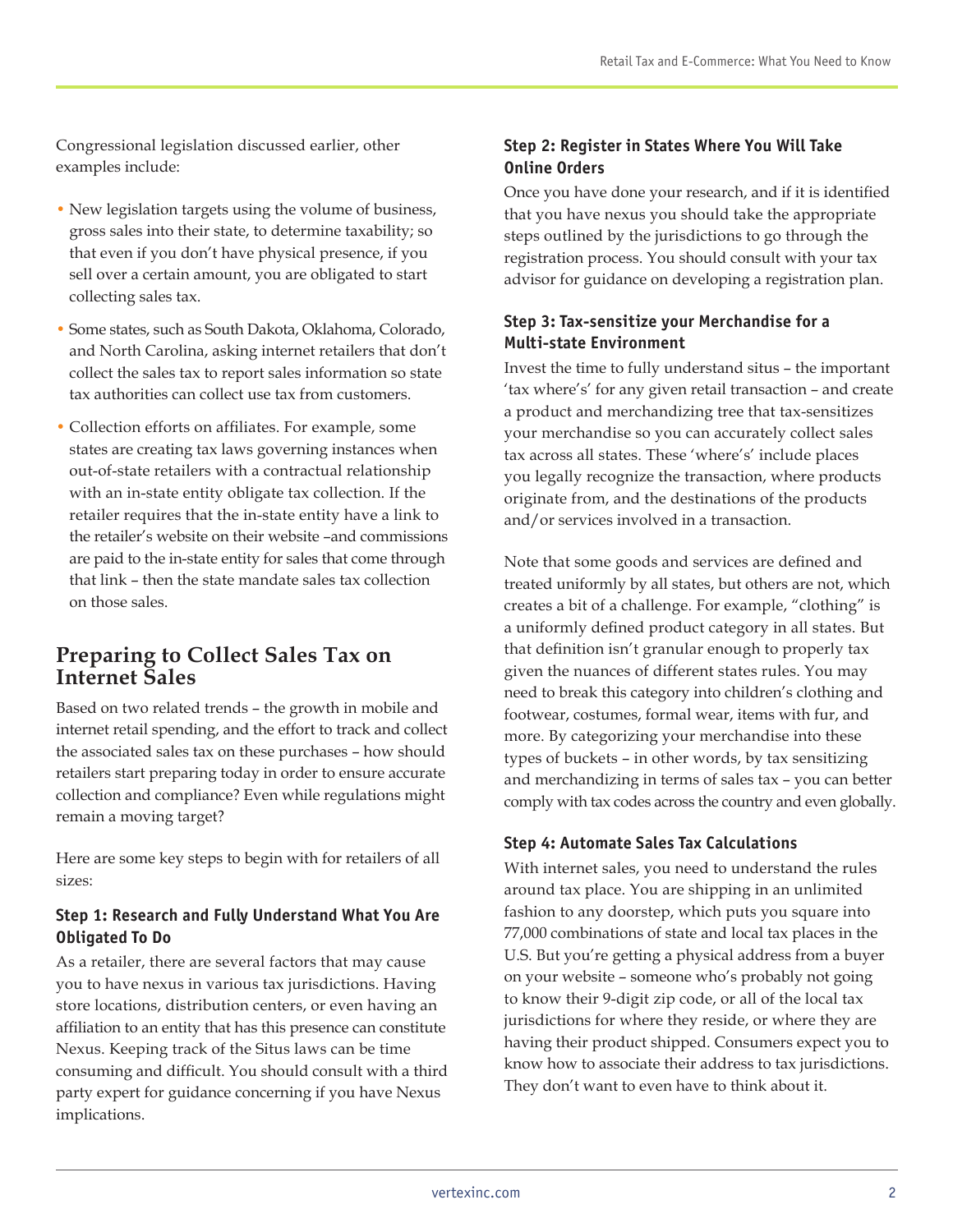To increase tax department efficiency – and to mitigate the risk of errors – Vertex recommends that you leverage tax automation software tools. Typically, the consumer tells a retailer where they want the product shipped, and a tax automation tool uses this information – along with tax-sensitized merchandizing and product hierarchy – to accurately determine sales tax for the order. Ideally, the software can also recognize if the customer is tax exempt, such as a resident of an Indian reservation. The right tax automation tool automatically validates the exemption before the transaction is completed – at the point of sale; because legally, you are responsible for ensuring the customer is entitled to that tax break. Both purchase and fulfillment dates should be sent to the tax software so that its rules can decide which date is relevant given a particular state's rules.

Tax automation tools can also ensure you apply tax holidays consistently and accurately. Some states want you to manage the difference between the time you take an order and the time you fulfill it; if you don't fulfill that product before the holiday ends, then the order is no longer exempt.

#### **When Buying Sales Tax Automation Software, Plan for Growth**

When evaluating tax automation software for your business, keep in mind that your company can grow quickly and unexpectedly. So you need a tool that supports growth in two ways: growth into new regions of the U.S. or new regions of the world and growth in terms of higher sales volume. If you invest in a tool that can grow with your business, you will have fewer headaches down the road.

# **Tax Issues Specific to Services**

Taxability of services provided to customers can be determined a number of ways. For example, it can be based on:

- Where the service was performed
- Where the benefit is received
- If services were provided via the web
- If tender for the services were received and accepted over the web

Many states are moving toward destination sourcing of services as well – for example, for repair services covered by warranties. Most state tax warranty rules are based upon where a customer took possession of the item (for example, a computer purchased online) that went along with the warranty. But there are still a few states where tax is based upon where a customer has the item serviced, which may be in a different state than where the customer took possession of the item.

# **Benefits of Automating Sales Tax Collection**

Using an automated tool to correctly calculate and collect sales tax offers several key benefits. It keeps customers happy because tax calculations happen seamlessly in the background with no involvement on their part. But even more importantly, the right tool provides transparency so you can demonstrate to auditors that you handled every sales transaction correctly from a tax perspective, complete with links to transaction data and legislation to back up your approach. This frees you from having to spend time defending and debating your sales tax approach with auditors.

And because all historical transaction and tax data is centrally stored in the tax automation software, you have direct, easy access to the data from any year. This is an important feature of any sales tax automation tool, as today's auditors presume that you have those records electronically and can provide them quickly – and in the format required by most states; once they have your electronic records, they can quickly slice and dice your records in the comfort of their office. Most companies find that audits are completed much faster and require less effort when they provide electronic records and a summary of what they sell, how they sell it, and the rules they have in place to collect sales tax.